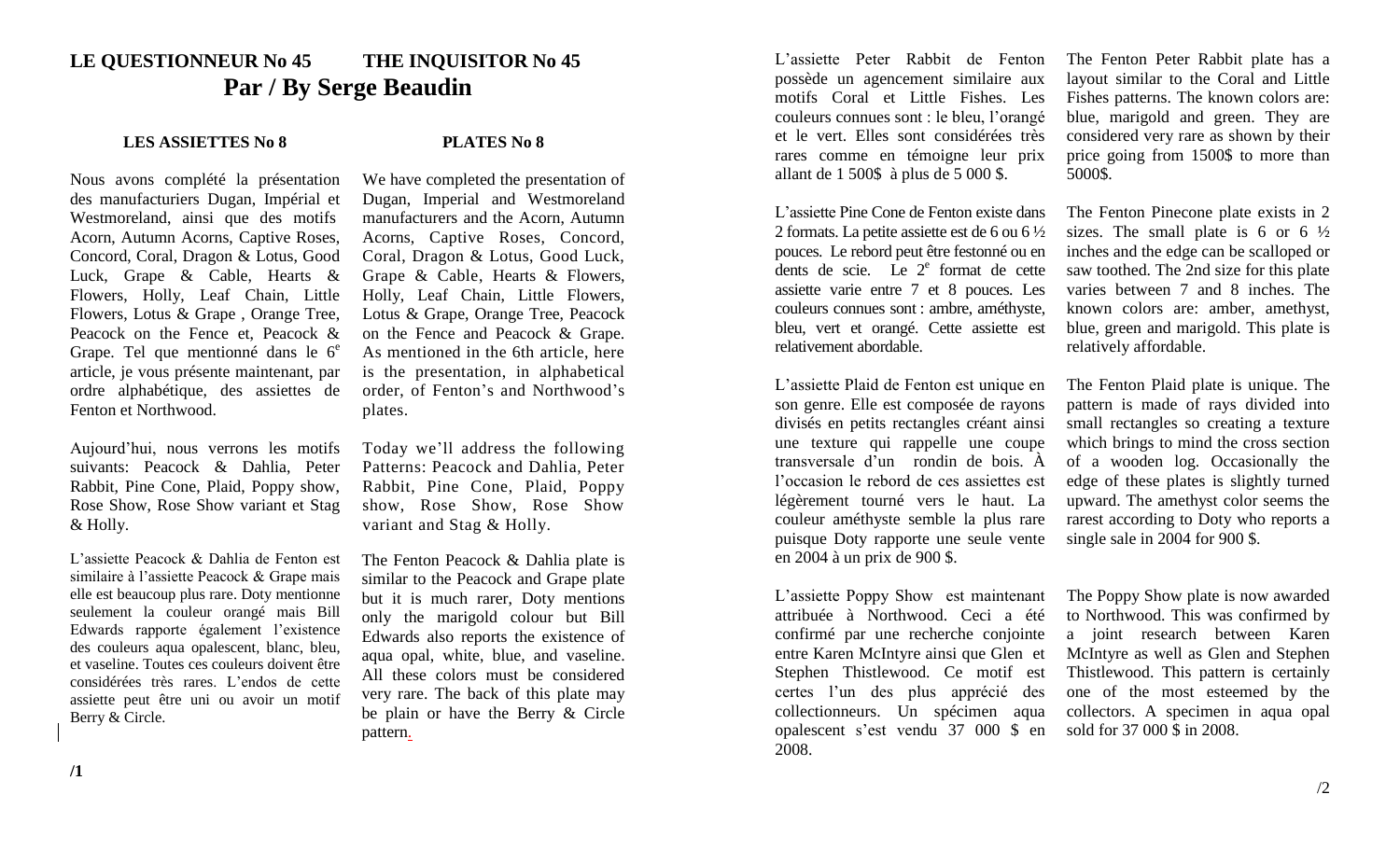L'assiette Rose Show est également de Northwood. Elle est tout aussi élaborée que l'assiette Poppy Show. Cependant l'assiette Rose Show possède une variante dont le rebord peut être dentelé. Ce motif se retrouve uniquement sous la forme d'assiette ou de bol. Les couleurs les plus rares sont le vert glacier opalescent et lime opalescent. Ces assiettes commandent un prix de 8 000 \$ et plus.

L'assiette Stag & Holly de Fenton existe dans 2 formats, soit le format « petite assiette » de 8 ou 9 pouces et dans le format « grande assiette » de 12 pouces environ. Il est à noter que l'assiette de 8 ou 9 pouces possède un pied spatulé. Doty rapporte que l'assiette spatulée existe dans le bleu mais il n'inscrit aucune valeur, ce qui sous -entend qu'aucune pièce n'a été vendue de façon publique à la date de son édition.

En conclusion encore aujourd'hui nous avons vu des motifs que je considère comme premier s de classe. Retenons l'exceptionnel spécimen Poppy Show aqua opalescent de Northwood qui s'est vendu 37 000 \$ en 2008, qui nous fait dire sans contredit WOW… !!

PS : Il me reste qu'un seul article à écrire sur les assiettes . Si vous avez des suggestions pour les prochains articles, laisse z -le -moi savoir. Merci

The Rose Show plate is also of Northwood. It is as elaborate as the Poppy Show plate. However the Rose Show plate has a variant allowing the edge to be sawtoothed. This pattern is produced only in the plate or bowl shape. The rarest colors are ice green opal and lime green opal. These plates command a price of 8000\$ and more.

The Fenton Stag and Holly plate exists in 2 sizes which are the small plate of 8 or 9 inches and in the large plate of approximately 12 inches. It is to note that the plate of 8 or 9 inches has a spatula foot. Doty report s that the spatula plate exists in the blue but he registers no value, which means that no such piece was sold in a public sale as of the date of his edition .

In conclusion again today we see patterns which I consider as first rate in its class. Let's recall the exceptional specimen of Northwood Poppy Show aqua opalescent that sold for 37 000 \$ in 2008, which makes us inarguably say WOW...!!

PS: I only have one more article to write about plates . If you have suggestions for the next articles, let me know. Thank you .





**PEACOCK & DAHLIA PETER RABBIT**





**PINE CONE PLAID**